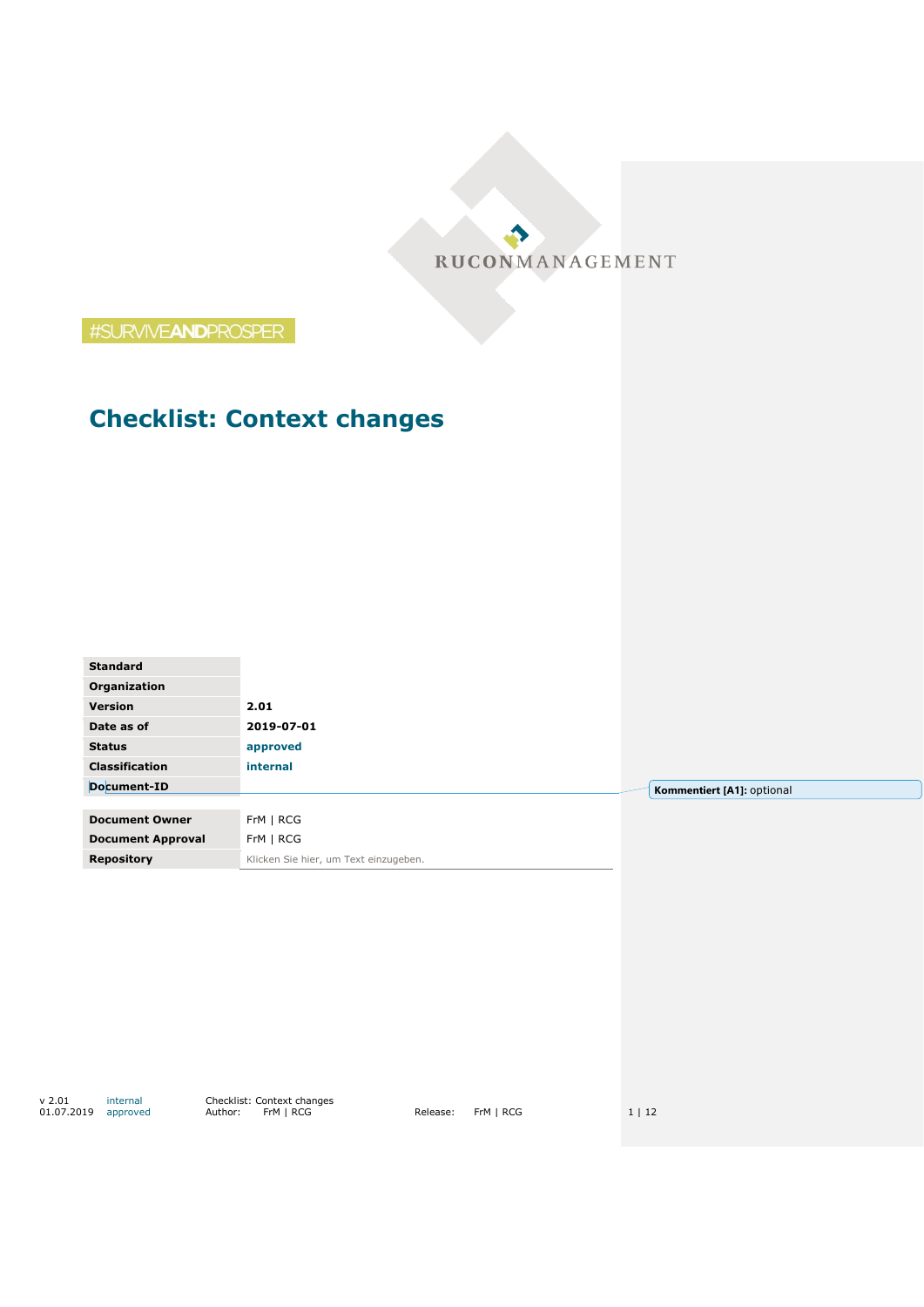RUCONMANAGEMENT

Ð

## #SURVIVEANDPROSPER

## Table of contents

|  | 1.2 What is the use of analyzing the external and internal context?3 |  |  |  |  |
|--|----------------------------------------------------------------------|--|--|--|--|
|  |                                                                      |  |  |  |  |
|  |                                                                      |  |  |  |  |
|  |                                                                      |  |  |  |  |
|  |                                                                      |  |  |  |  |
|  |                                                                      |  |  |  |  |
|  |                                                                      |  |  |  |  |

v 2.01 internal Checklist: Context changes 01.07.2019 approved Author: FrM | RCG Release: FrM | RCG 2 | 12